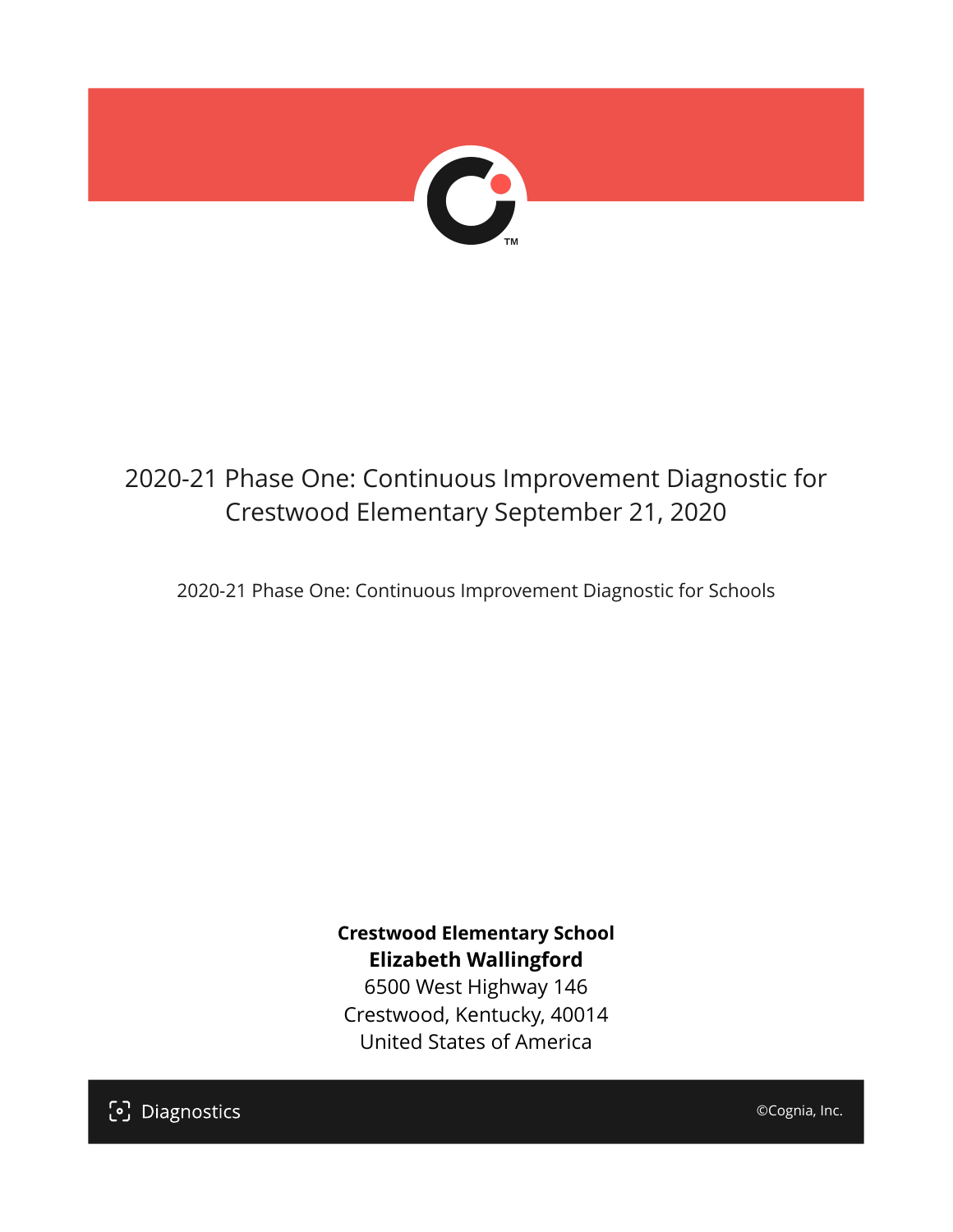2020-21 Phase One: Continuous Improvement Diagnostic for Schools - 2020-21 Phase One: Continuous Improvement Diagnostic for

Crestwood Elementary September 21, 2020 - Generated on 01/12/2021

Crestwood Elementary School

#### **Table of Contents**

[2020-21 Phase One: Continuous Improvement Diagnostic for Schools](#page-2-0)[3](#page-2-0)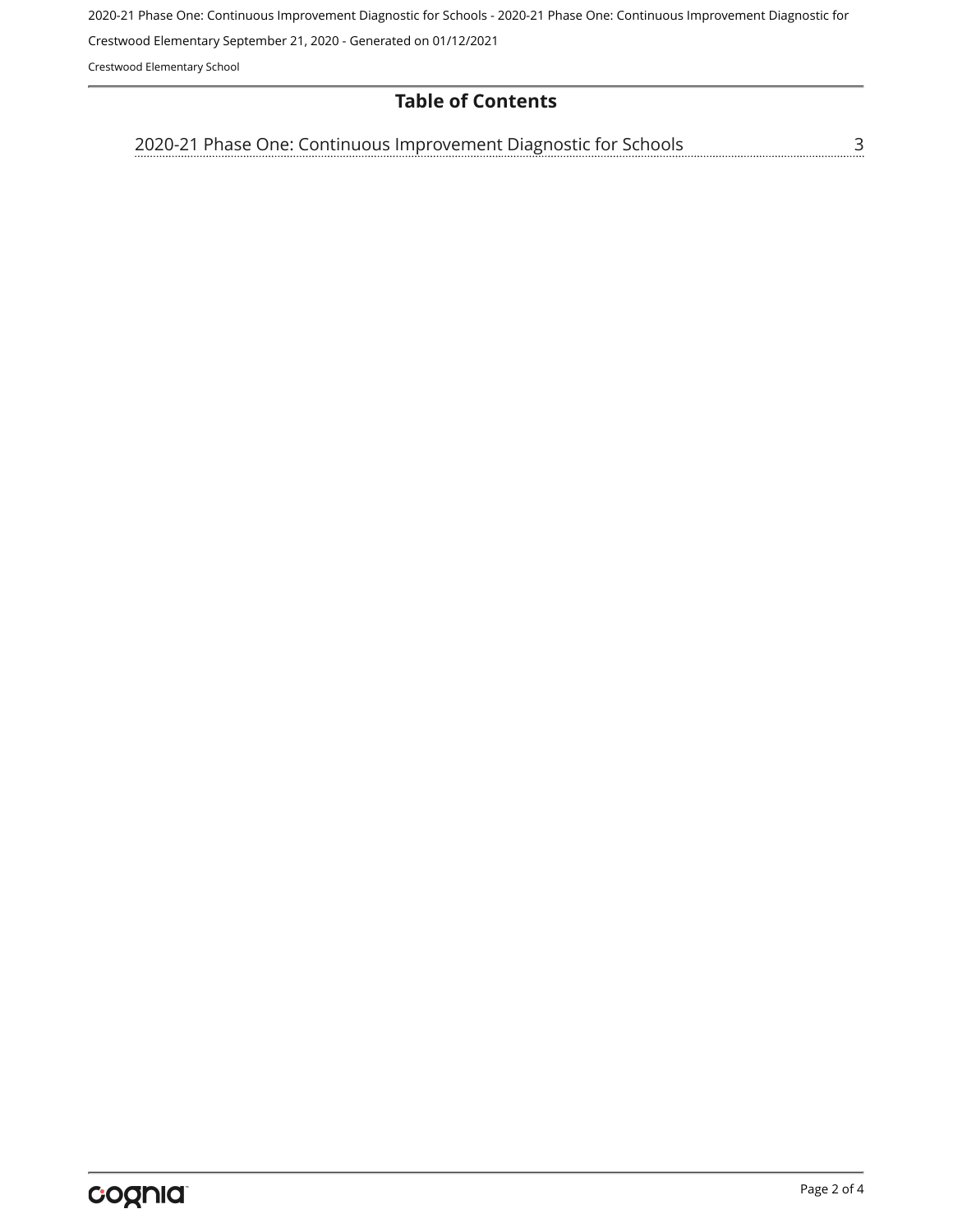2020-21 Phase One: Continuous Improvement Diagnostic for Schools - 2020-21 Phase One: Continuous Improvement Diagnostic for Crestwood Elementary September 21, 2020 - Generated on 01/12/2021

Crestwood Elementary School

# <span id="page-2-0"></span>**2020-21 Phase One: Continuous Improvement Diagnostic for Schools**

. The **Comprehensive School Improvement Plan or CSIP** is defined as a *plan developed by the school council, or successor, and charter schools with the input of parents, faculty, and staff, based on a review of relevant data that includes targets, strategies, activities, and a time schedule to support student achievement and student growth, and to eliminate gaps among groups of students.*

The comprehensive school and district improvement plan process is outlined in 703 KAR 5:225. The requirements included in the administrative regulation are key components of the continuous improvement process in Kentucky and ultimately fulfillment of school, district, and state goals under the Kentucky State Plan as required by the Every Student Succeeds Act (ESSA).

While the regulation outlines a timeline for compliance purposes, the plan itself is a strategic and proven approach to improve processes and to ensure students achieve. The timeline for the school's 2020-21 diagnostics is as follows:

#### **Phase One: August 1 - October 1**

• Continuous Improvement Diagnostic for Schools

#### **Phase Two: October 1 - November 1**

- The Needs Assessment for Schools
- School Assurances
- School Safety Report

#### **Phase Three: November 1 - January 1**

- Comprehensive School Improvement Plan
- Executive Summary for Schools
- Closing the Achievement Gap Diagnostic for Schools
- Professional Development Plan for Schools

## **Phase Four: January 1 - December 31**

• Progress Monitoring

## *As principal of the school, I hereby commit to implementing continuous improvement processes with fidelity to support student achievement and student growth and to eliminate achievement gaps among groups of students.*

Please enter your name and date below to certify.